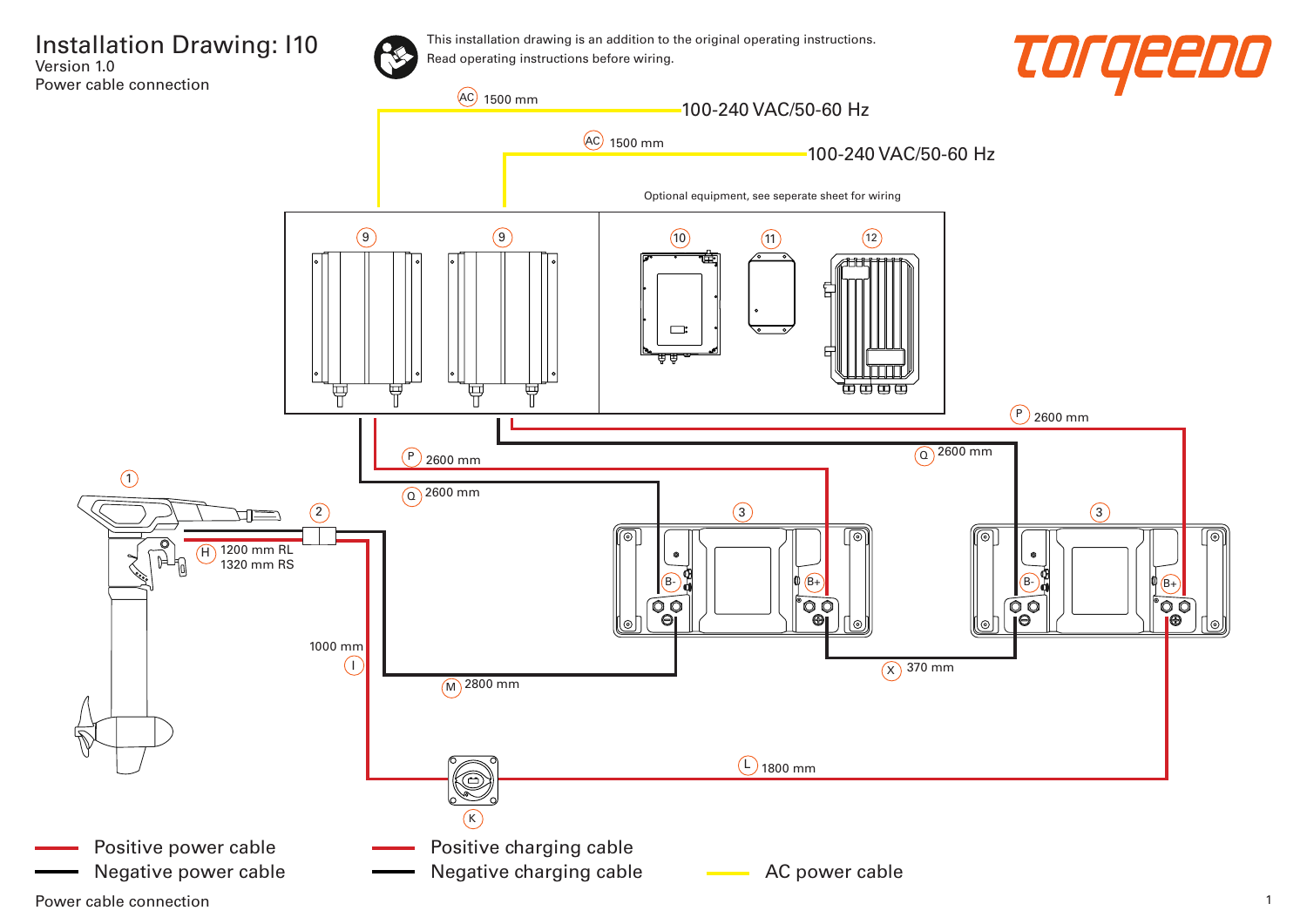Installation Drawing: I10 Version 1.0 System ground connection



This installation drawing is an addition to the original operating instructions. Read operating instructions before wiring.





## Use for boats with common point for grounding

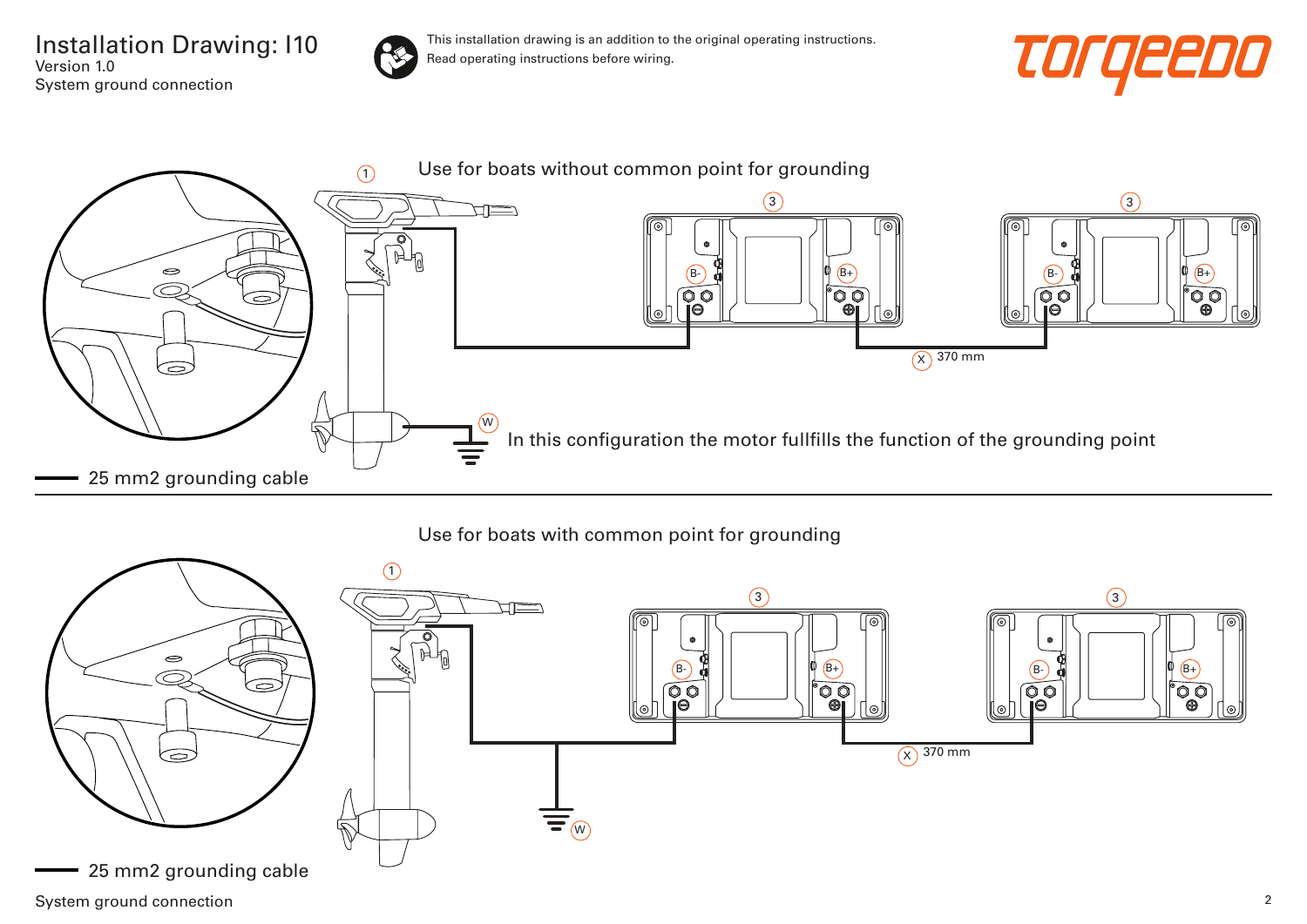Installation Drawing: I10 Version 1.0 System ground connection



This installation drawing is an addition to the original operating instructions. Read operating instructions before wiring.





In case the charger is permanently installed in the boat, the charger housing or its AC PE and battery minus pole must be connected to the common grounding point. The AC connection requires specialist knowledge and may only be carried out by qualified personnel. If necessary, have the planning and installation carried out by a specialist.

**NOTE!** To charge the batteries in the boat, a land connection in the boat with galvanic isolator or isolation transformer is required according to applicable national requirements (e.g. DIN EN ISO 13297, ABYC E-11).

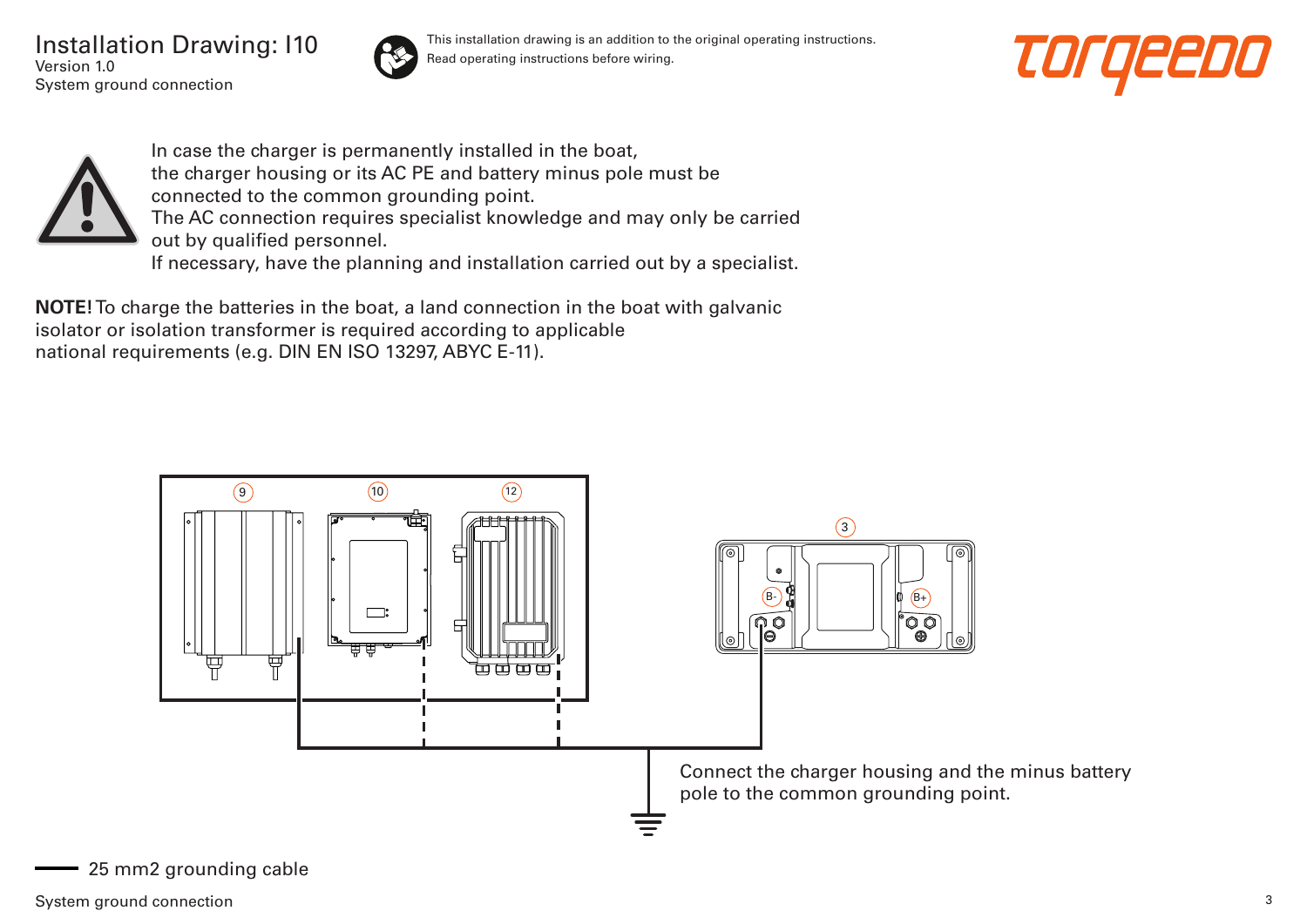

This installation drawing is an addition to the original operating instructions. Read operating instructions before wiring.





Data cable connection and the connection of the control of the control of the control of the connection of the connection of the connection of the connection of the connection of the connection of the connection of the con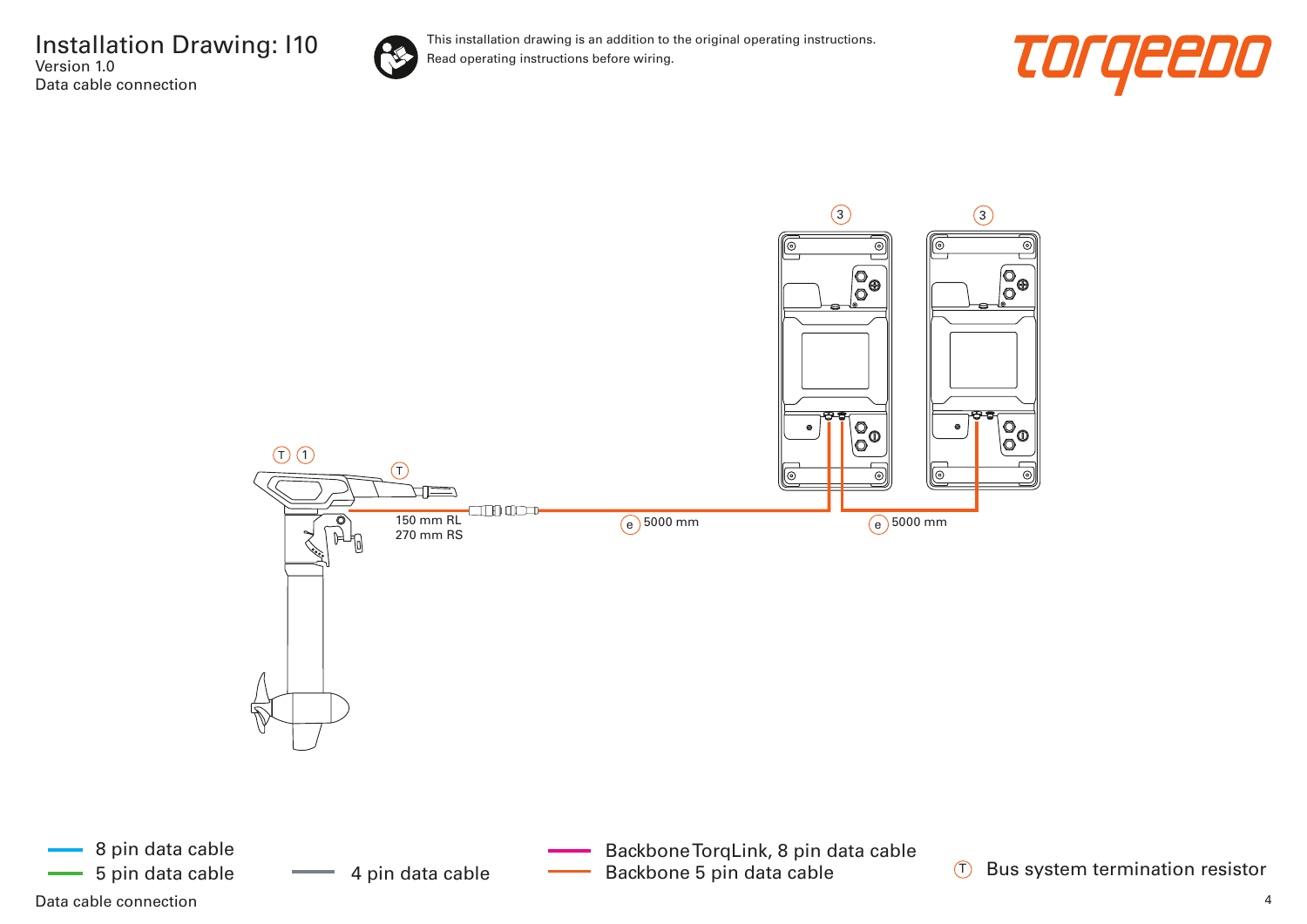## Installation Drawing: I10 Version 1.0 Bill of material/Legend/Information





| Pos.             | Item number                  | Name                          | Remarks                                                                  |
|------------------|------------------------------|-------------------------------|--------------------------------------------------------------------------|
| 1                | 1266-00<br>1267-00           | Cruise 6.0T                   |                                                                          |
| H, I, K,<br>L, M |                              | Cable set with battery switch | See picture for cable length                                             |
| $\overline{2}$   |                              | Power connector               | max. 175 A                                                               |
| e                |                              | Backbone cable 5-pin          | 5000 mm                                                                  |
|                  |                              |                               |                                                                          |
| 3                | 2106-00                      | Power 24-3500                 | Due to voltagelevel above 50 V, take care of<br>your local requirements. |
| e                |                              | Backbone cable 5-pin          | 5000 mm                                                                  |
|                  |                              |                               |                                                                          |
| W                |                              | System ground                 | min. 25 mm2, not included                                                |
|                  |                              |                               |                                                                          |
| 9                | 2206-20; 2206-30;<br>2206-40 | Charger Power 24-3500         | 350W                                                                     |
| P                |                              | + DC charge cable             | 2600 mm; Do not extend!                                                  |
| $\Omega$         |                              | - DC charge cable             | 2600 mm; Do not extend!                                                  |
| $B+$             |                              | + Battery pole                |                                                                          |
| $B -$            |                              | - Battery pole                |                                                                          |
| <b>AC</b>        |                              | AC power cable                | 1500 mm                                                                  |

| Pos.               | Item number | Name                                          | Remarks                 |  |  |  |
|--------------------|-------------|-----------------------------------------------|-------------------------|--|--|--|
| Optional equipment |             |                                               |                         |  |  |  |
|                    |             |                                               |                         |  |  |  |
| 10                 | 2210-00     | Fast Charger Power 24-3500                    | 1700W                   |  |  |  |
| P                  |             | + DC charge cable                             | 2400 mm; Do not extend! |  |  |  |
| Q                  |             | - DC charge cable                             | 2400 mm; Do not extend! |  |  |  |
| $B+$               |             | + Battery pole                                |                         |  |  |  |
| $B -$              |             | - Battery pole                                |                         |  |  |  |
| <b>AC</b>          |             | AC power cable                                | 2000 mm                 |  |  |  |
|                    |             |                                               |                         |  |  |  |
| 11                 | 2207-00     | Solar charge controller<br>Power 24-3500      |                         |  |  |  |
| P                  |             | + Charge cable                                | 1000 mm                 |  |  |  |
| $\Omega$           |             | - Charge cable                                | 1000 mm                 |  |  |  |
| $\mathsf{R}$       |             | + Input solar cable                           | 1000 mm                 |  |  |  |
| S                  |             | - Input solar cable                           | 1000 mm                 |  |  |  |
|                    |             |                                               |                         |  |  |  |
| 12                 | 2211-00     | Fast solar charge controller<br>Power 24-3500 |                         |  |  |  |
| P                  |             | + Charge cable                                | 300 mm                  |  |  |  |
| P <sub>1</sub>     |             | + Charge cable                                | 2200 mm                 |  |  |  |
| $\Omega$           |             | - Charge cable                                | 2500 mm                 |  |  |  |
| 21                 |             | Fuse                                          | 100 A/58 V              |  |  |  |
| R.                 |             | + Input solar cable                           | not included            |  |  |  |
| S                  |             | - Input solar cable                           | not included            |  |  |  |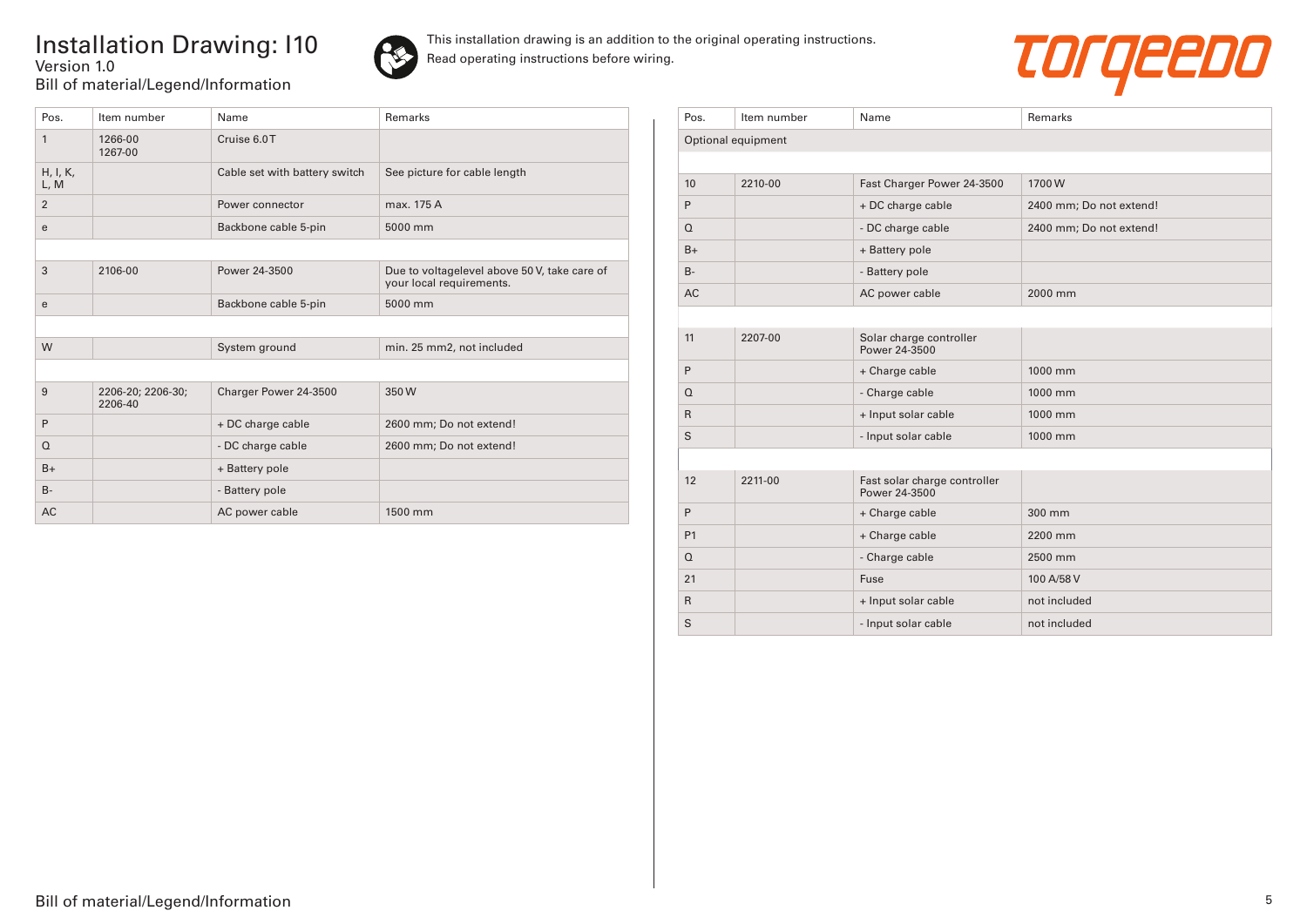

This installation drawing is an addition to the original operating instructions.

Read operating instructions before wiring.



Connect the cruise motor and terminator to each end of the backbone.

The TorqLink bus system requires a terminator (terminating resistor) at both ends of the backbone in order to function correctly.

One of the terminators is located in the "Terminator Single", "Terminator Twin", "Throttle 1918-00", "Throttle 1976-00" , the other is built into the cruise motor. Therefore, when installing, make sure that the components "Terminator" and "Cruise motor" are each connected to one end of the backbone. The connection position of the remaining components on the backbone can be freely selected.

Keep the following points in mind when planning:

- An earthing point is required for your Torqeedo system. Take into account the connection and the cables required for this in your planning. The required cable cross-sections can be found in the section Tools, equipment and material.
- First determine and plan the installation positions of all components.
- Measure the required length of the TorqLink backbone.<br>• Measure the lengths of all required stub lines (cable co
- Measure the lengths of all required stub lines (cable connection between component and TorqLink backbone).
- When planning, please note that TorqLink drop cables must not be extended. If necessary, plan the TorqLink backbone so that the components can be connected through the TorqLink drop cable without an extension. If necessary, extend the TorqLink backbone to connect a component that is far away; you can find corresponding extensions in our accessories catalogue.
- Cables must be fixed every 400 mm, plan attachment material. In places where fastening is not possible, a scuff guard must be fitted.
- Openly laid cables (e.g. inflatable boat) must be protected with chafing protection, plan sufficient material.
- When planning, please note not to bundle power cables with data or antenna cables (e.g. radios) for other loads.
- Observe the minimum bending radius of the cables when planning.
- If a second earthed onboard power system is available, ensure that both systems use a common earthing point.
- Live parts must be fitted or installed with protection against accidental contact; the necessary installation space must be taken into account during the planning stage.
- Always connect batteries as the last component to the system to avoid short circuits and voltage peaks.
- Do not extend drop cables, extend backbone if necessary.
- Protect plugs and contacts against contamination before installing them.
- Do not pull at the cables.
- Do not twist cables.
- Do not install cables in permanently wet areas such as bilges.
- Install cables free of chafing and not around sharp edges, if necessary, attach chafing protection.<br>• Maintain bending limits
- Maintain bending limits.
- Install plug connections free of tension and load.

Observe the minimum bending radius when laying all cables:



| Torgeedo data cable  | 8 x diameter                                 |
|----------------------|----------------------------------------------|
| Torgeedo power cable | 8 x diameter                                 |
| Farth cable          | see cable manufacturer's specifica-<br>tions |
| Other power cables   | see cable manufacturer's specifica-<br>tions |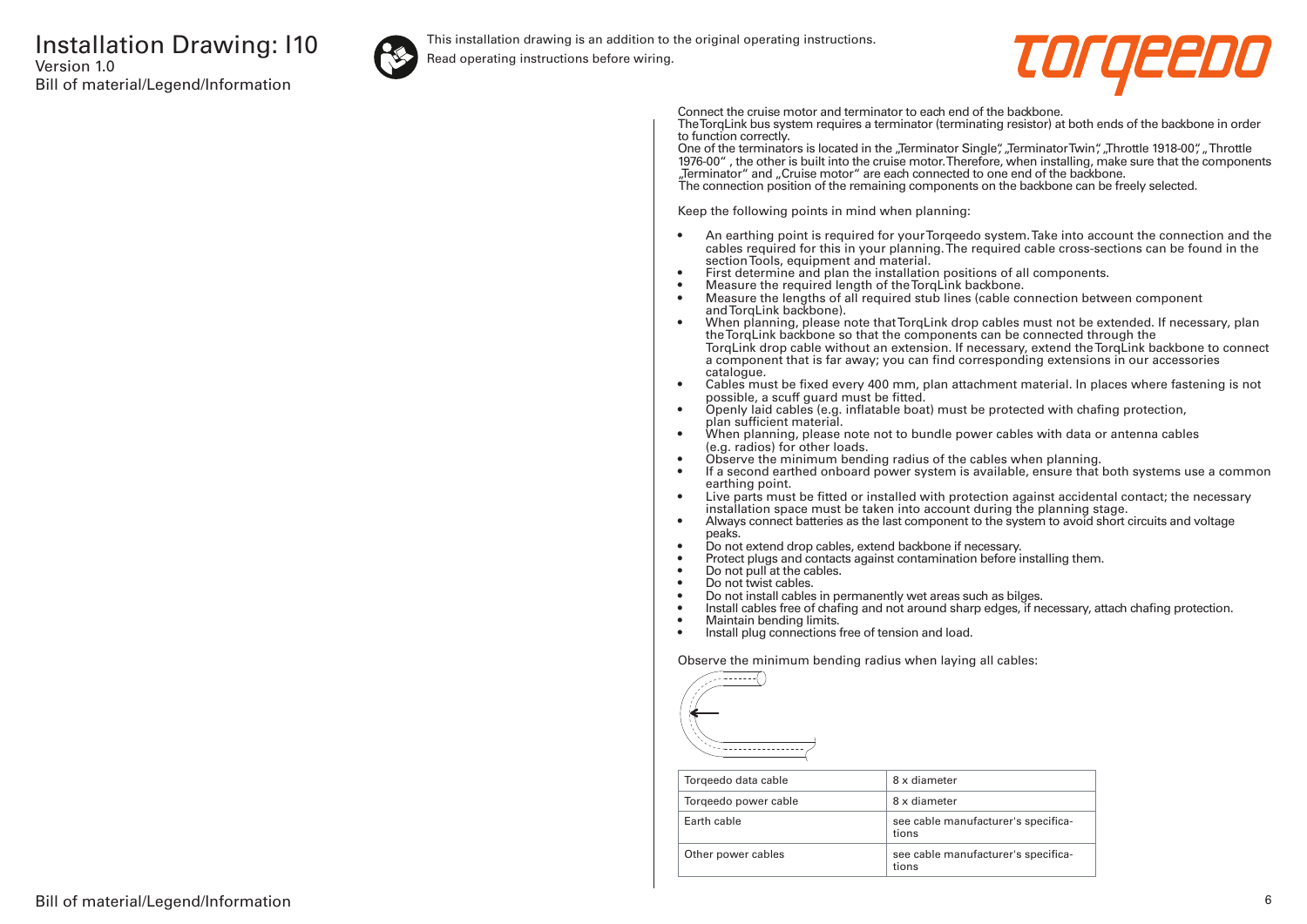



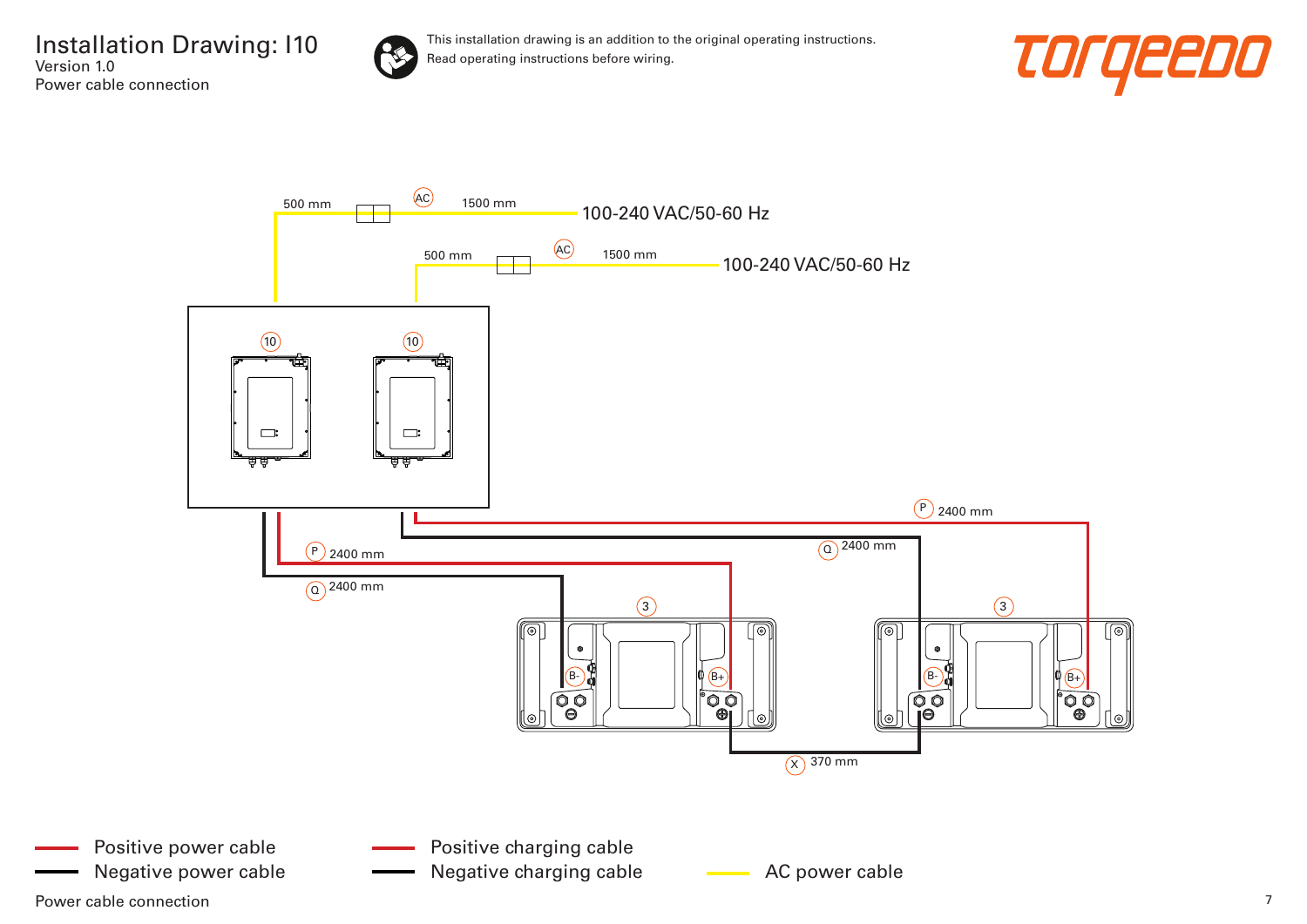